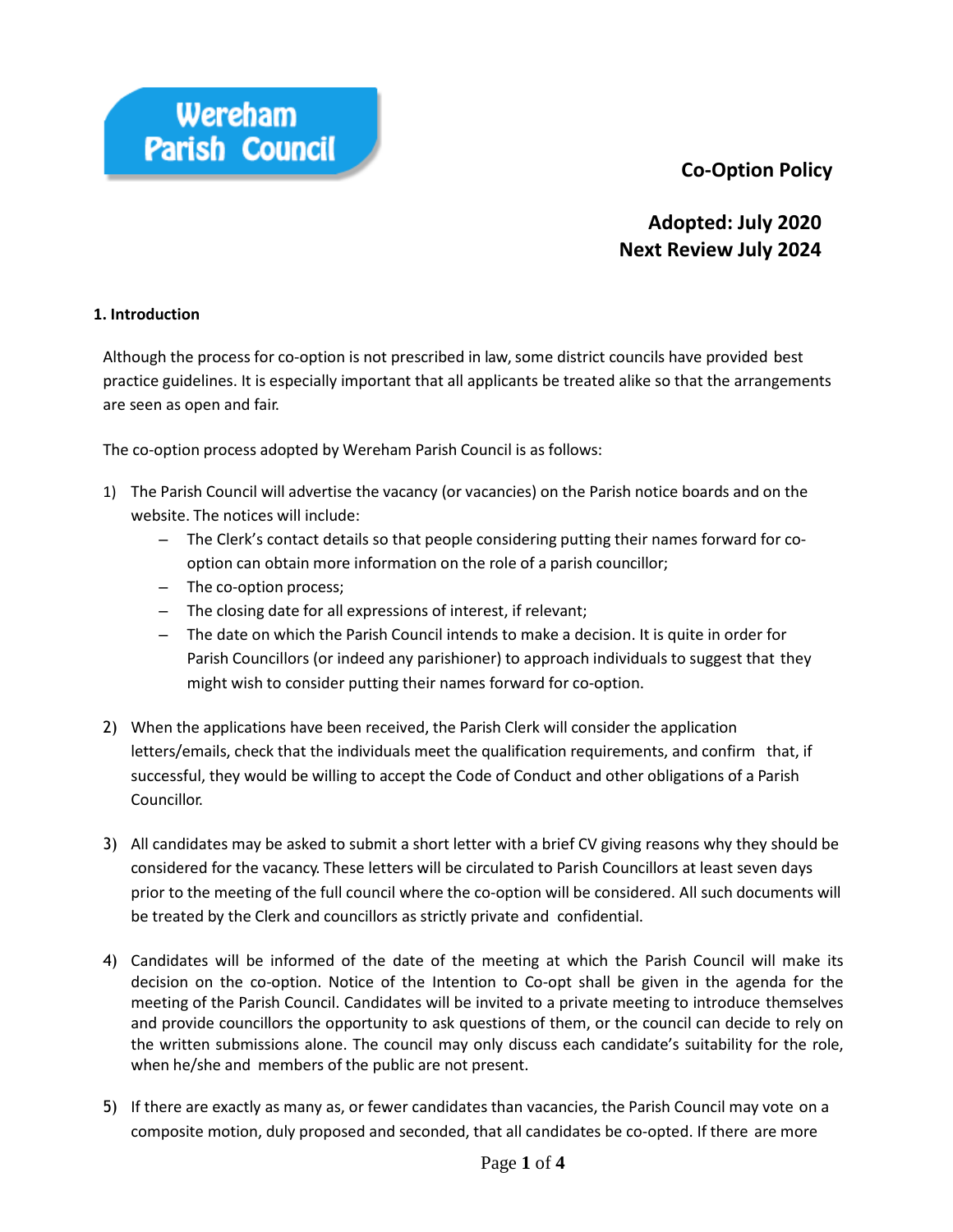duly proposed and seconded candidates than seats, it will be necessary for existing Councillors present at the meeting to vote.

6) Councillors shall decide during the meeting whether they wish to vote by showing on hands or vote by secret ballot. In the case of an equality of votes, the Chairman of the meeting has a second or casting vote. The vote will only be cast during the ordinary meeting where discussed and not during the meeting prior.

Arnold Baker's "Local Council Administration" recommends that:

- i) A successful candidate should have received an absolute majority vote of those present and voting. So if there are more than two candidates for one vacancy and none of them at the first count has an overall majority, the candidate with the fewest votes should be eliminated and the remainder put to the vote again. The process should be repeated as necessary until one candidate has an overall majority.
- ii) Each vacancy should be filled by a separate vote or series of votes. In a small council there is a distinct possibility that there could be a tie for last place in the first round of voting, leaving the candidate for elimination to be decided by lots.

## After the Vote

- i) The clerk will notify the candidates of the results by email, as soon as is reasonably possible (usually within 24 hours), unless they are present in the meeting.
- ii) Successfully co-opted candidates become councillors in their own right, with immediate effect, and are no different to any other member. As such, they must sign the Declaration of Acceptance of Office and Code of Conduct, and the Registration of Interests Form at their first meeting, or within 28 calendar days of election, whichever is the sooner. Their term of office runs until the next four elections (every four years) for the Parish Council.

# **2) Six Months Leading to An Election**

In the six months leading to an election the Wereham Parish Council is not obliged to co-opt to vacancies.

#### **3) Co-option**

Following expiry of the advertisement of a casual vacancy, a vacancy can be filled by the local Council itself by cooption should there be a suitably qualified person apply to serve as a councillor and this only need be as soon as practicable. Therefore, the Council are not obliged to fill the vacancy should this not be the case.

# **4) Communication of Policy**

A copy of this policy statement will be available on the Wereham Parish Council Website.

Employees and Members have a responsibility to ensure that the Parish Council complies; not only with the legal requirements, but with the achievement of the policy, and their active involvement is encouraged. The legislation covering casual vacancies can be found at: <http://www.legislation.gov.uk/uksi/2006/3305/article/5/made?view=plain>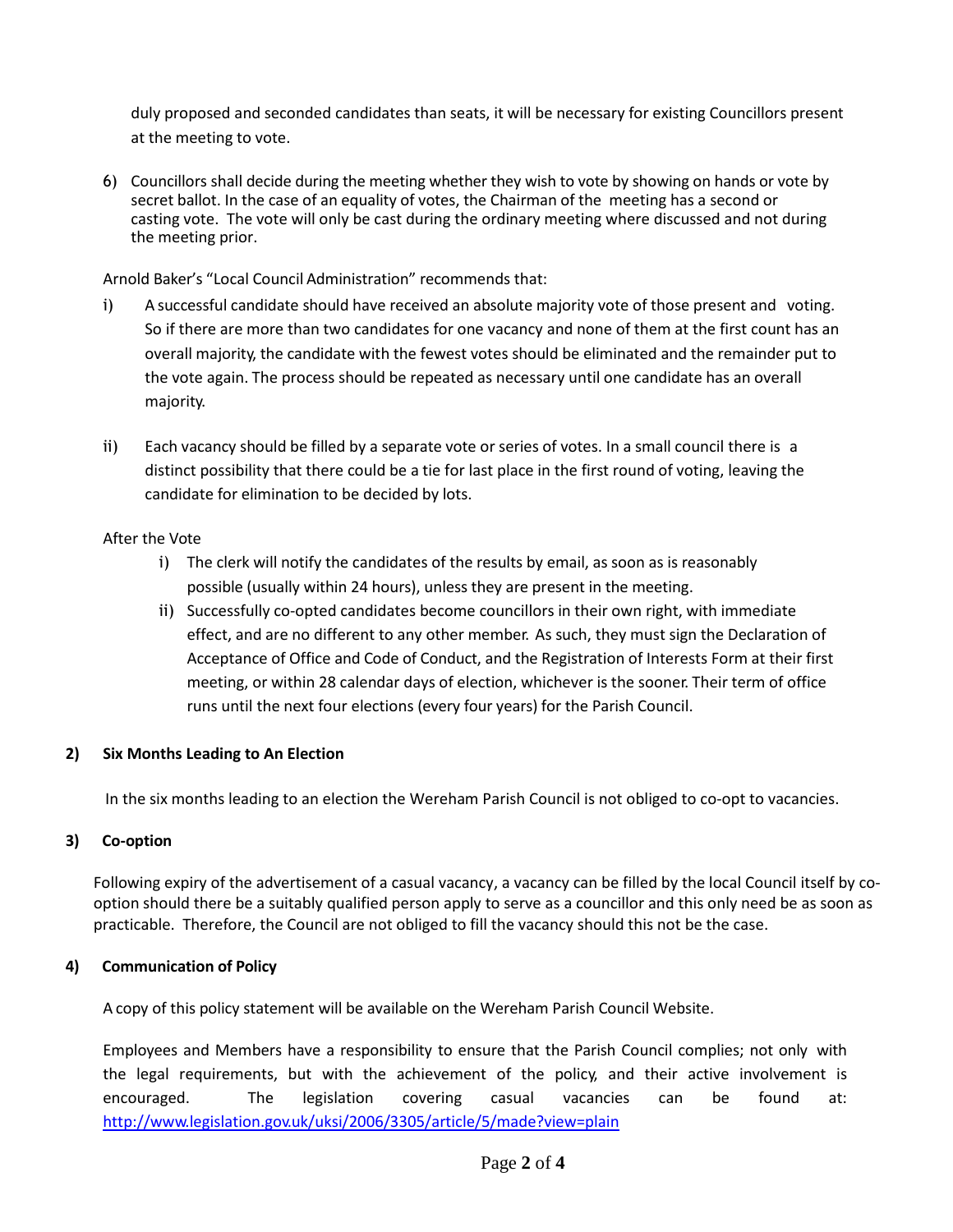## Wereham Parish Council Co-option Eligibility Form

1. In order to be eligible for co-option as a Wereham Parish Councillor you must be a British subject, or a citizen of the Commonwealth, or the European Union. Youmust also be 18 years of age or over on the "relevant date", that being the day on which you are nominated, or if there is a poll, then the day of the election. You must additionally be able to agree with the following qualifications set out below.

### **Please circle which of the following four points applies to you**.

- a) I am registered as a local government elector for the parish; or
- b) I have, during the whole of the twelve months preceding the date of my co-option, occupied as owner or tenant, land or other premises in the parish; or
- c) My principal or only place of work during those twelve months has been within the parish; or
- d) I have, during the whole twelve months, resided in the parish, or within 3 miles of it.
- 2. Please note that under Section 80 of the Local Government Act 1972, a person is disqualified from being elected as a Local Councillor or being a member of a Local Council if he/she:
	- a) Holds any paid office or employment of the local council (other than the office of Chairman) or of a joint committee on which the Council is represented; or
	- b) Is a person who has been adjudged bankrupt or has made a composition or arrangement with his/her creditors (but see below); or
	- c) Has within five years before the day of election, or since his/her election, been convicted in the UK, Channel Islands or Isle of Man of any offence and has been sentenced to imprisonment (whether suspended or not) for not less than three months without the option of a fine; or
	- d) Is otherwise disqualified under Part III of the Representation of the People Act 1983 for corrupt or illegal practices.

This disqualification for bankruptcy ceases in the following circumstances.

- i. If the bankruptcy is annulled on the grounds that either the person ought not to have been adjudged bankrupt or that his/her debts have been fully discharged;
- ii. If the person is discharged with a certificate that the bankruptcy was caused by misfortune without misconduct on his/her part
- iii. If the person is discharged without such a certificate.

In (i) and (ii) above, the disqualification ceases on the date of the annulment and discharge respectively. In (iii), it ceases on the expiry of five years from the date of discharge.

**I**(INSERTNAME)........................................................................ **hereby confirm, that I am eligible to apply for the vacancy of Wereham Parish Councillor, and that the information given on this form is a true and accurate record.**

Signed................................................................Dated..........................